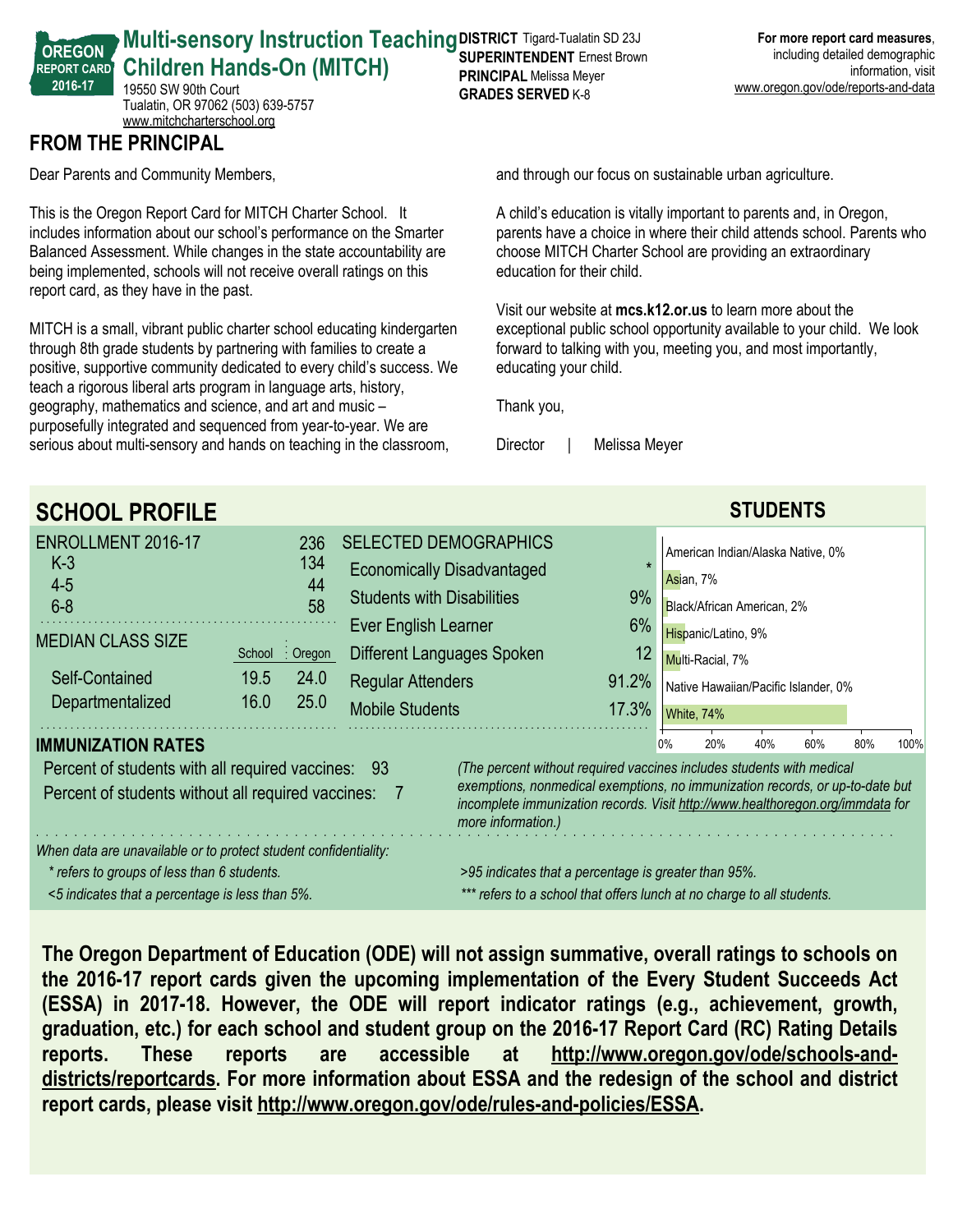| <b>Children Hands-On (MITCH)</b><br><b>REPORT CARD</b><br>2016-17<br>19550 SW 90th Court<br>Tualatin, OR 97062 (503) 639-5757<br>www.mitchcharterschool.org |                                                                                                                                                                                                                              |                              | <b>SUPERIN LENDEN LETTESL DIUWII</b><br><b>PRINCIPAL Melissa Meyer</b><br><b>GRADES SERVED K-8</b> |                              |                                                         |                              | muuumiy uuumuu uumuyrupmu<br>information, visit<br>www.oregon.gov/ode/reports-and-data |
|-------------------------------------------------------------------------------------------------------------------------------------------------------------|------------------------------------------------------------------------------------------------------------------------------------------------------------------------------------------------------------------------------|------------------------------|----------------------------------------------------------------------------------------------------|------------------------------|---------------------------------------------------------|------------------------------|----------------------------------------------------------------------------------------|
|                                                                                                                                                             | <b>PROGRESS</b> ARE STUDENTS MAKING ADEQUATE GAINS OVER TIME?                                                                                                                                                                |                              |                                                                                                    |                              |                                                         |                              |                                                                                        |
| <b>SCHOOL</b>                                                                                                                                               | Performance of students enrolled in the school for a full academic year                                                                                                                                                      |                              |                                                                                                    |                              |                                                         |                              |                                                                                        |
| <b>PERFORMANCE</b><br>The Smarter                                                                                                                           | Did at least 95% of the students at this school take required assessments?<br>No, Interpret Results with Caution<br>$ \times $ Yes<br>Participation rate criteria are in place to ensure schools test all eligible students. |                              |                                                                                                    |                              |                                                         |                              |                                                                                        |
| Balanced and<br>alternate<br>assessments have<br>four performance                                                                                           | 2014-15 was the first operational year of the<br>new English language arts and mathematics<br>assessments.                                                                                                                   | 2013-14                      | <b>School Performance (%)</b><br>2014-15                                                           | 2015-16                      | School<br>:Performance (%) :Performance (%):<br>2016-17 | Oregon<br>2016-17            | Like-School<br>Average (%)<br>2016-17                                                  |
| levels where levels 3<br>English Language Arts (Administered statewide in grades: 3-8, 11)<br>and 4 are meeting                                             |                                                                                                                                                                                                                              |                              |                                                                                                    |                              |                                                         |                              |                                                                                        |
| the standard for<br>school and district<br>accountability.                                                                                                  | Levels $3 & 4$<br>Level 2<br>Level 1                                                                                                                                                                                         |                              | 73.8<br>17.9<br>8.3                                                                                | 75.4<br>16.4<br>8.2          | 65.3<br>21.8<br>12.9                                    | 52.3<br>22.6<br>25.1         | 61.2<br>20.7<br>18.1                                                                   |
| See report cards                                                                                                                                            | <b>Mathematics</b><br>(Administered statewide in grades: 3-8, 11)                                                                                                                                                            |                              |                                                                                                    |                              |                                                         |                              |                                                                                        |
| from previous years<br>to view historical<br>OAKS performance<br>data.                                                                                      | Levels 3 & 4<br>Level 2<br>Level 1                                                                                                                                                                                           |                              | 66.2<br>23.4<br>10.3                                                                               | 63.9<br>27.0<br>9.0          | 62.1<br>28.2<br>9.7                                     | 42.8<br>27.1<br>30.1         | 52.8<br>28.0<br>19.2                                                                   |
| Science (OAKS)<br>(Administered statewide in Grades: 5, 8, 11)                                                                                              |                                                                                                                                                                                                                              |                              |                                                                                                    |                              |                                                         |                              |                                                                                        |
|                                                                                                                                                             | Exceeded<br>Met<br>Did not meet                                                                                                                                                                                              | 16.3<br>81.6<br>65.3<br>18.4 | 12.3<br>80.7<br>68.4<br>19.3                                                                       | 13.9<br>75.0<br>61.1<br>25.0 | 27.5<br>90.0<br>62.5<br>10.0                            | 13.3<br>64.5<br>51.2<br>35.5 | 25.2<br>83.0<br>57.8<br>17.0                                                           |
| <5, and >95 are displayed when the data must be suppressed to protect student<br>Visit www.oregon.gov/ode/reports-and-data for additional                   |                                                                                                                                                                                                                              |                              |                                                                                                    |                              |                                                         |                              |                                                                                        |

**DISTRICT** Tigard-Tualatin SD 23J **SUPERINTENDENT** Ernest Brown **For more report card measures**, including detailed demographic

*confidentiality.*

*assessment results.*

**OREGON REPORT CARD** **Multi-sensory Instruction Teaching** 

# **OUTCOMES** FOR KEY STUDENT GROUPS AT THIS SCHOOL COMPARED TO THE SAME GROUPS STATEWIDE

| <b>STUDENT</b>                  |                                   |                                   |         |                                           |                               |                               |               |            |                                          |                               |                                                                                     |               |                                          |                               |
|---------------------------------|-----------------------------------|-----------------------------------|---------|-------------------------------------------|-------------------------------|-------------------------------|---------------|------------|------------------------------------------|-------------------------------|-------------------------------------------------------------------------------------|---------------|------------------------------------------|-------------------------------|
| <b>GROUP</b><br><b>OUTCOMES</b> |                                   | School<br>(%)                     |         | Oregon<br>Performance Performance:<br>(%) | Like-School<br>Average<br>(%) |                               | School<br>(%) |            | Oregon<br>Performance Performance<br>(%) | Like-School<br>Average<br>(%) |                                                                                     | School<br>(%) | Oregon<br>Performance Performance<br>(%) | Like-School<br>Average<br>(%) |
|                                 |                                   | <b>Economically Disadvantaged</b> |         |                                           |                               | American Indian/Alaska Native |               |            |                                          |                               | <b>Native Hawaiian/Pacific Islander</b>                                             |               |                                          |                               |
|                                 | Eng. Lang. Arts                   |                                   | $\star$ | 39.7                                      | 49.5                          | Eng. Lang. Arts               |               | $\star$    | 33.0                                     | 33.3                          | Eng. Lang. Arts                                                                     | $\star$ .     | 36.3                                     | $\star$                       |
|                                 | <b>Mathematics</b>                |                                   |         | 30.1                                      | 40.9                          | Mathematics                   |               | *          | 26.3                                     | 22.2                          | Mathematics                                                                         |               | 26.9                                     | $\star$                       |
|                                 | Science                           |                                   | $\star$ | 53.2                                      | 75.8                          | Science                       |               | *          | 48.9                                     | 30.0                          | Science                                                                             |               | 42.9                                     | $\star$                       |
|                                 |                                   | <b>Ever English Learners</b>      |         |                                           |                               | Asian                         |               |            |                                          |                               | <b>White</b>                                                                        |               |                                          |                               |
|                                 | Eng. Lang. Arts                   | 41.7                              |         | 30.8                                      | 32.2                          | Eng. Lang. Arts               |               | 71.4:      | 71.9                                     | 46.9                          | Eng. Lang. Arts                                                                     | 66.3:         | 58.7                                     | 62.9                          |
|                                 | <b>Mathematics</b>                | 50.0                              |         | 23.7                                      | 28.8                          | <b>Mathematics</b>            |               | 71.4       | 67.8                                     | 54.2                          | <b>Mathematics</b>                                                                  | 64.1          | 48.9                                     | 54.4                          |
|                                 | Science                           |                                   |         | 37.1                                      | 44.4                          | Science                       |               |            | 71.9                                     | 70.6                          | Science                                                                             | 90.0          | 73.0                                     | 86.1                          |
|                                 | <b>Students with Disabilities</b> |                                   |         |                                           |                               | <b>Black/African American</b> |               |            |                                          |                               | <b>Female</b>                                                                       |               |                                          |                               |
|                                 | Eng. Lang. Arts                   | 42.9                              |         | 21.1                                      | 30.5                          | Eng. Lang. Arts               |               | $^{\star}$ | 31.1                                     | 70.6                          | Eng. Lang. Arts                                                                     | 83.6:         | 57.7                                     | 66.6                          |
|                                 | <b>Mathematics</b>                | 14.3                              |         | 17.6                                      | 26.1                          | Mathematics                   |               | *          | 19.8                                     | 47.1                          | <b>Mathematics</b>                                                                  | 70.9:         | 42.4                                     | 52.3                          |
|                                 | Science                           |                                   |         | 34.9                                      | 56.0                          | Science                       |               | *          | 37.8                                     | $^\star$                      | Science                                                                             | 90.5          | 62.8                                     | 80.9                          |
|                                 | <b>Migrant</b>                    |                                   |         |                                           |                               | Hispanic/Latino               |               |            |                                          |                               | <b>Male</b>                                                                         |               |                                          |                               |
|                                 | Eng. Lang. Arts                   |                                   | $\star$ | 26.6                                      | $\star$                       | Eng. Lang. Arts               |               | 54.5       | 34.6                                     | 47.0                          | Eng. Lang. Arts                                                                     | $50.7$ :      | 47.2                                     | 55.9                          |
|                                 | <b>Mathematics</b>                |                                   | $\star$ | 19.9                                      | $^\star$                      | Mathematics                   |               | 54.5       | 25.3                                     | 37.7                          | <b>Mathematics</b>                                                                  | 55.1:         | 43.1                                     | 53.3                          |
|                                 | Science                           |                                   |         | 32.4                                      | $\star$                       | Science                       |               |            | 43.4                                     | 63.3                          | Science                                                                             | 89.5          | 66.1                                     | 85.0                          |
|                                 |                                   | <b>Talented and Gifted</b>        |         |                                           |                               | <b>Multi-Racial</b>           |               |            |                                          |                               |                                                                                     |               |                                          |                               |
|                                 | Eng. Lang. Arts                   |                                   | $\star$ | 95.1                                      | >95                           | Eng. Lang. Arts               |               | 72.7:      | 56.9                                     | 61.7                          | *, <5, and >95 are displayed when the data<br>must be suppressed to protect student |               |                                          |                               |
|                                 | <b>Mathematics</b>                |                                   | $\star$ | 94.5                                      | >95                           | <b>Mathematics</b>            |               | 63.6       | 46.4                                     | 52.9                          | confidentiality.                                                                    |               |                                          |                               |
|                                 | Science                           |                                   | $\star$ | 97.6                                      | >95                           | Science                       |               |            | 69.9                                     | 80.8                          |                                                                                     |               |                                          |                               |
|                                 |                                   |                                   |         |                                           |                               |                               |               |            |                                          |                               |                                                                                     |               |                                          |                               |